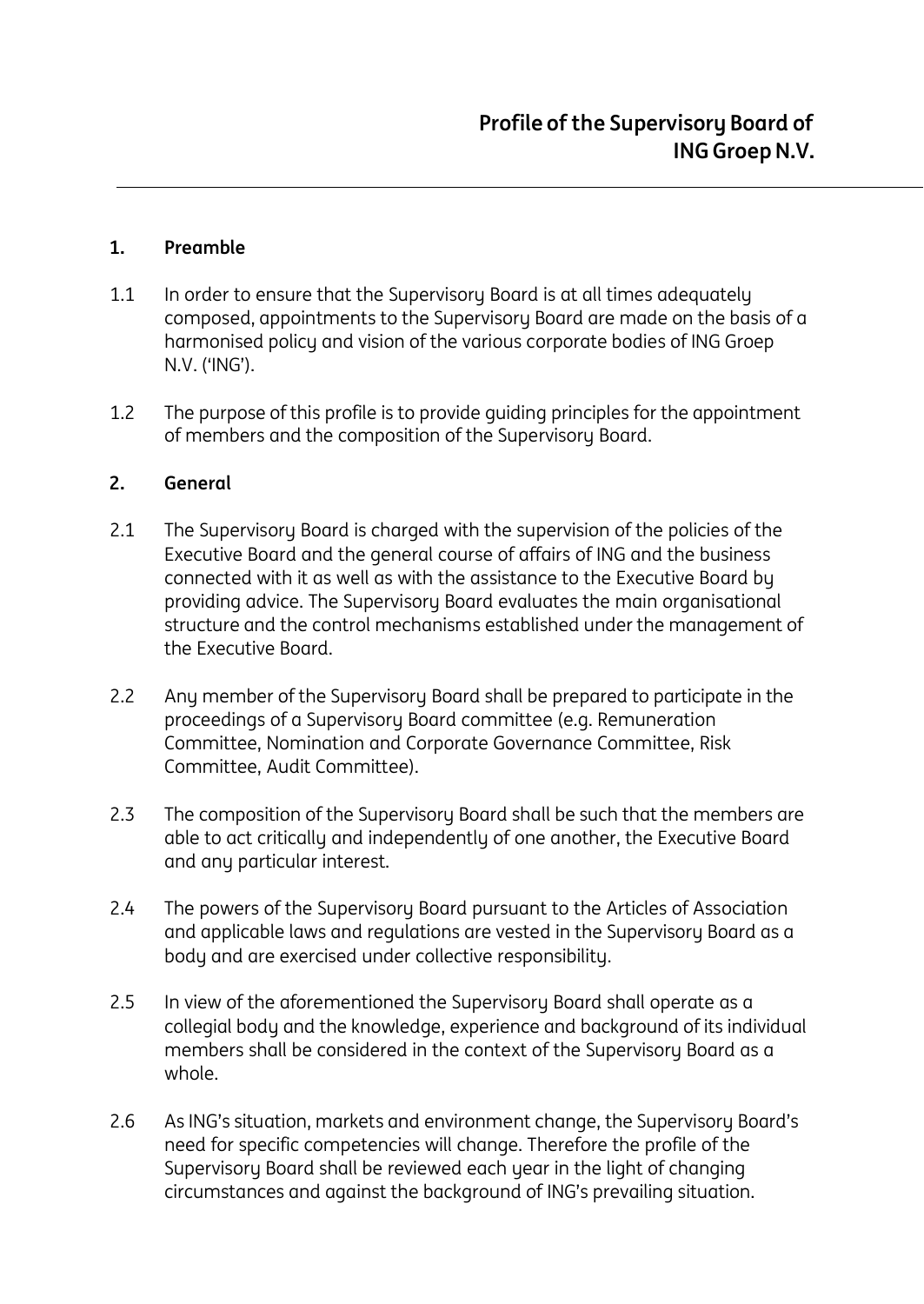2.7 The remuneration of the Supervisory Board members shall be determined by the General Meeting.

## **3. Profile of the Supervisory Board**

#### **A. Composition in general**

- 3.1 The Supervisory Boards of ING Groep N.V. and ING Bank N.V. shall consist of the same members. Departures from this principle however, are possible for sufficiently important reasons.
- 3.2 Each Supervisory Board member shall be capable of assessing the broad outline of the overall policy of ING and of the most important risks incurred. Each Supervisory Board member shall have the specific expertise required for the fulfilment of the duties assigned to the role designated to him or her within the frame work of the Supervisory Board profile. Each Supervisory Board member shall have sufficient time available for the proper performance of his or her duties. The composition of the Supervisory Board shall be such that it is able to carry out its duties properly.
- 3.3 The Supervisory Board shall have at least three members. They shall be in principle appointed for a term of four years and can be reappointed once for another term of four years. They may subsequently be reappointed for a term of two years which appointment may be extended by another term of two years. Reappointment is not automatic, but depends on the performance of the Supervisory Board member in question. In the event of a reappointment after an eight year period, reasons must be given in the report of the Supervisory Board.
- 3.4 In the selection of Supervisory Board members ING is striving for a balance in nationality, gender, age, and educational and work background. In addition, there will be a balance in the experience and affinity with the nature and culture of the business of ING and its subsidiaries. More specifically ING shall ensure that at least one-third (1/3) of the seats is held by women, and at least one-third (1/3) of the seats by men. This target applies when nominating and appointing new board members, the aforementioned under 3.2 as well as the hereafter mentioned under 3.5 shall be taken into account. This target does not apply in case of reappointments within eight years from the first year of appointment and appointments in the event of exceptional circumstances.
- 3.5 The Supervisory Board shall consist of a mix of persons with executive experience, preferably gained in the banking sector, experience in corporate governance of large stock-listed companies and experience in the political and social environment in which such companies operate.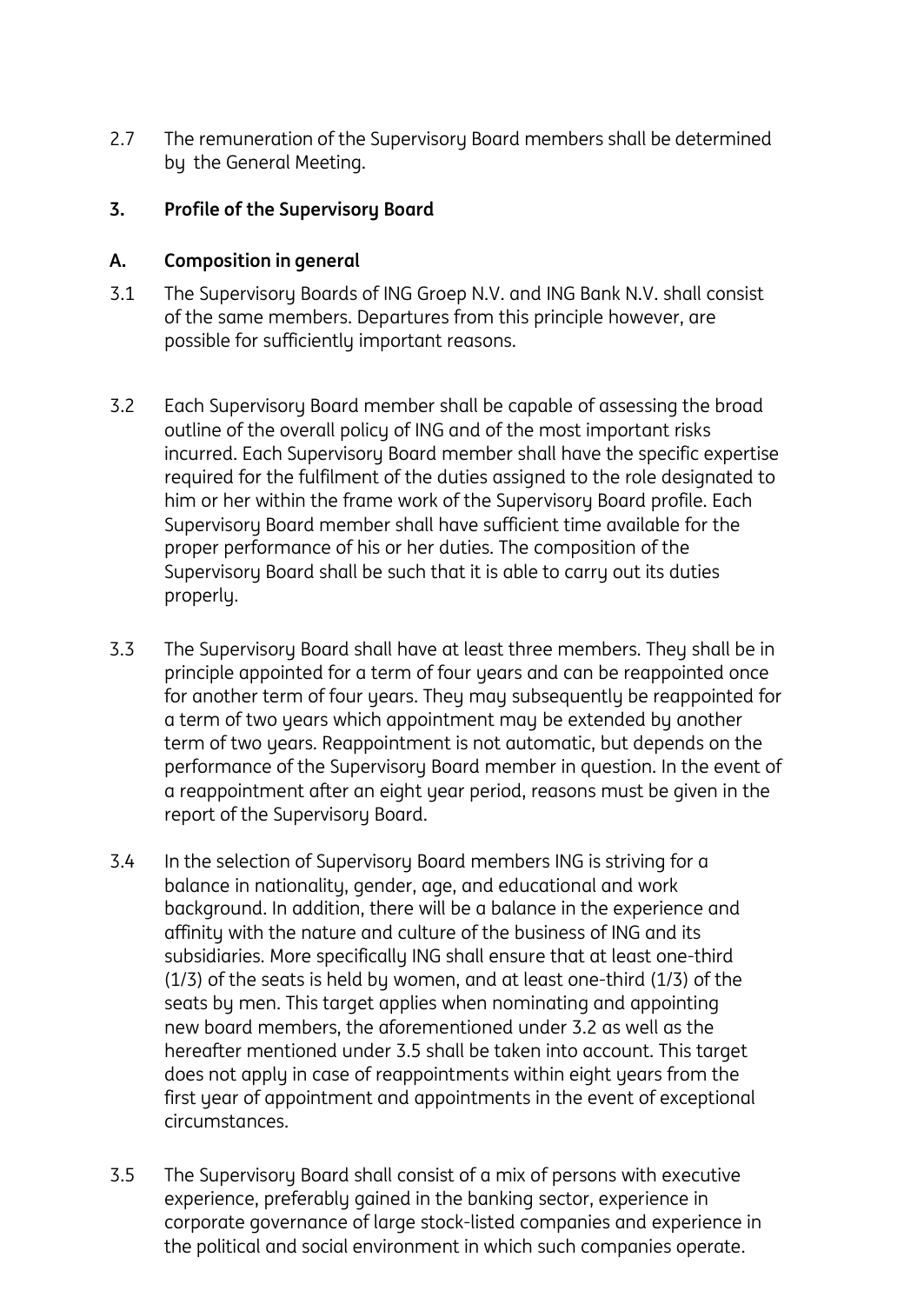- 3.6 Members of the Supervisory Board shall be independent within the meaning of the Dutch Corporate Governance Code, provided that without explanation by the Supervisory Board, no more than one of its members may not be independent. Such a non-independent Supervisory Board member may not be appointed as chairman or vice-chairman.
- 3.7 Former Executive Board members shall, in case of an appointment to the Supervisory Board, observe a one-year waiting period following their retirement from the Executive Board.
- 3.8 Supervisory Board members shall be appointed in accordance with the rules laid down in the Dutch Civil Code and/or the Articles of Association.

# **B. Primary areas of competence**

- 3.9 The following criteria are relevant for the selection and composition of the Supervisory Board:
	- (a) Among its members, there is a proper dispersal of: (1) specific knowhow with respect to the various aspects of the business and corporate policy of ING with regard to the various social and economic connections of ING in which it is engaged (2) corporate, political and social experience and (3) the capabilities to take measures to manage ING in the absence of the Executive Board.
	- (b) Its members have an critical eye for and are capable of evaluating (international) social, economic, political and other developments relevant to ING.
	- (c) Its members are deemed (or, in the case of a reappointment, have proven) to be capable to operate as members of the Supervisory Board as a collegiate body and not as advocates of any specific person, group of persons or party concerned with ING.
	- (d) Its members do not have (perceived) conflicts of interest with, are not employed by, and are not directly involved in negotiations on labour issues and relations with (affiliates of) ING.
- 3.10 The following areas of competence are considered for the composition of the Supervisory Board:
	- a. management of complex multinational enterprises;
	- b. international economic, regulatory and public policy issues;
	- c. labour and social relations within companies;
	- d. retail and wholesale banking(\*);
	- e. asset management;
	- f. bancassurance products;
	- g. audit(\*), finance and control;